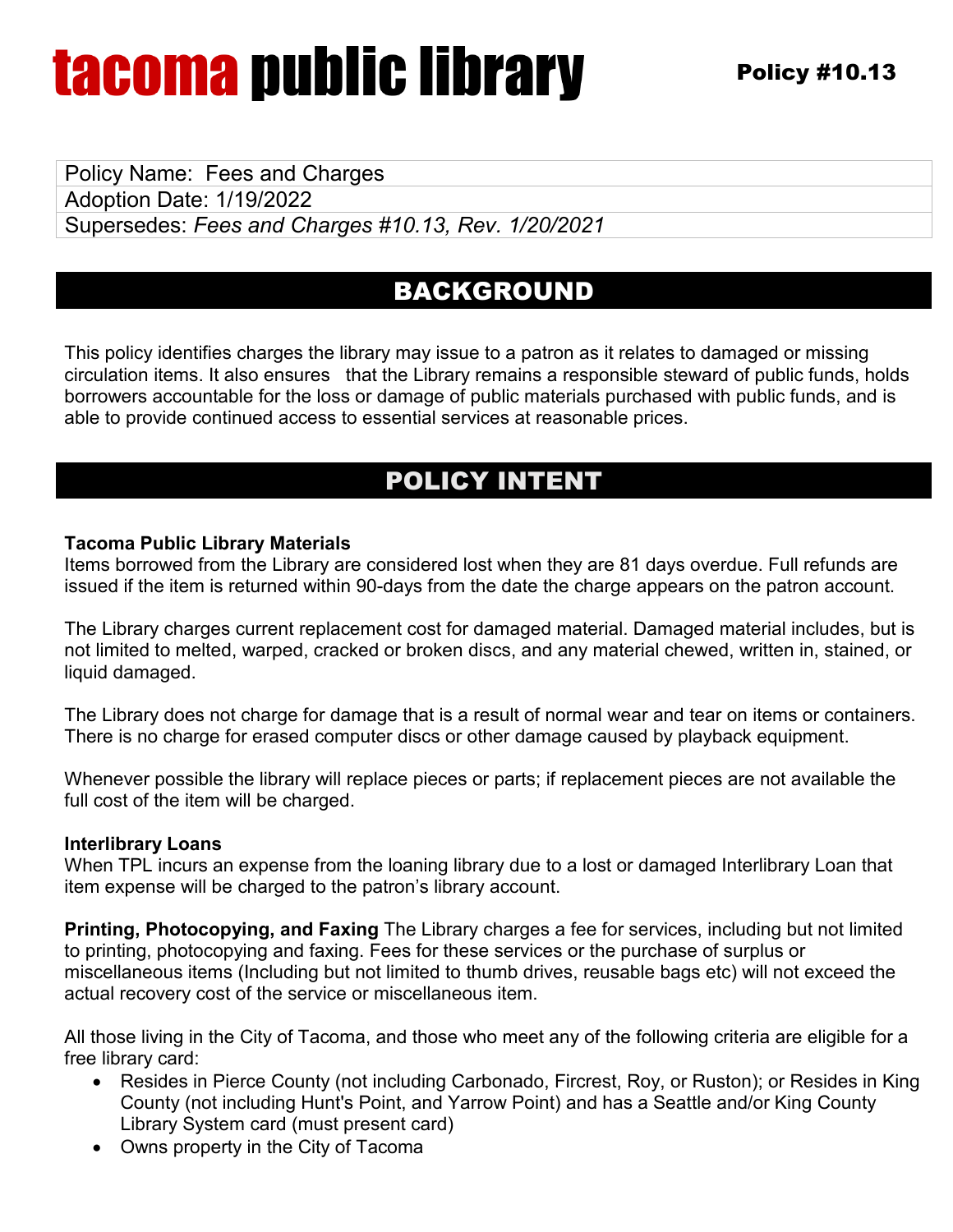# tacoma public library

#### Policy #10.13

- Has a business license from the City of Tacoma and is able to present evidence of a Business & Occupation (B&O) license
- Current City of Tacoma employee and able to present a current pay stub or city employee identification badge
- Current full-time employee of Tacoma Public Schools and able to present Tacoma Public School identification

Tacoma Public Library collections and resources are also accessible to those not meeting any of the criteria above. The fee schedule is maintained and updated annually by the Library Director.

Fines and charges will remain on patron accounts until they are either paid or written off as uncollectable. Uncollectable charges are those that have remained on patron accounts for at least five years.

At staff's discretion, fees may also be waived for reasons of hardship or extenuating circumstances according to the schedule below:

- Staff may waive fees up to \$50.
- Managers and supervisors may waive fees up to \$150.
- Removal of fees over \$150 are subject to Director, Assistant Director, or Finance Manager approval.

All fees waived for an employee of the library must be approved by a manager.

### STRATEGIC PLAN ALIGNMENT

#### **This policy supports the following library strategic priorities:**

Tacoma Public Library recognizes that library usage trends have shifted in recent years. More and more patrons rely on the Library for checking out items, and for access to modern technology. Access to technology, internet, and WIFI are all important components of equitable access which can lead to economic opportunity, educational opportunities, and community engagement. The Library strives to provide these opportunities at as low of a cost as possible, assessing and implementing a fair fee/charge policy that ensures it is an integral partner in a sustainable and thriving Tacoma.

| X | <b>Equity and Access</b><br>We are committed to racial equity and social<br>justice. It guides our work in serving<br>Tacoma's diverse communities, especially the<br>most vulnerable and underserved. | X | <b>Cultivate and Engage Community</b><br>We will be the center for connecting people,<br>ideas, and places.                        |
|---|--------------------------------------------------------------------------------------------------------------------------------------------------------------------------------------------------------|---|------------------------------------------------------------------------------------------------------------------------------------|
|   | Learning, Creativity, and Innovation<br>We will be the place for learning, discovery, and<br>innovation.                                                                                               | X | <b>Responsible and Resilient</b><br>We will be an integral partner in a sustainable<br>network that supports a<br>thriving Tacoma. |
|   | <b>Investment in Youth</b><br>We believe that youth are the future and will<br>prioritize services, programs, and<br>partnerships that nurture and develop young<br>minds.                             |   |                                                                                                                                    |